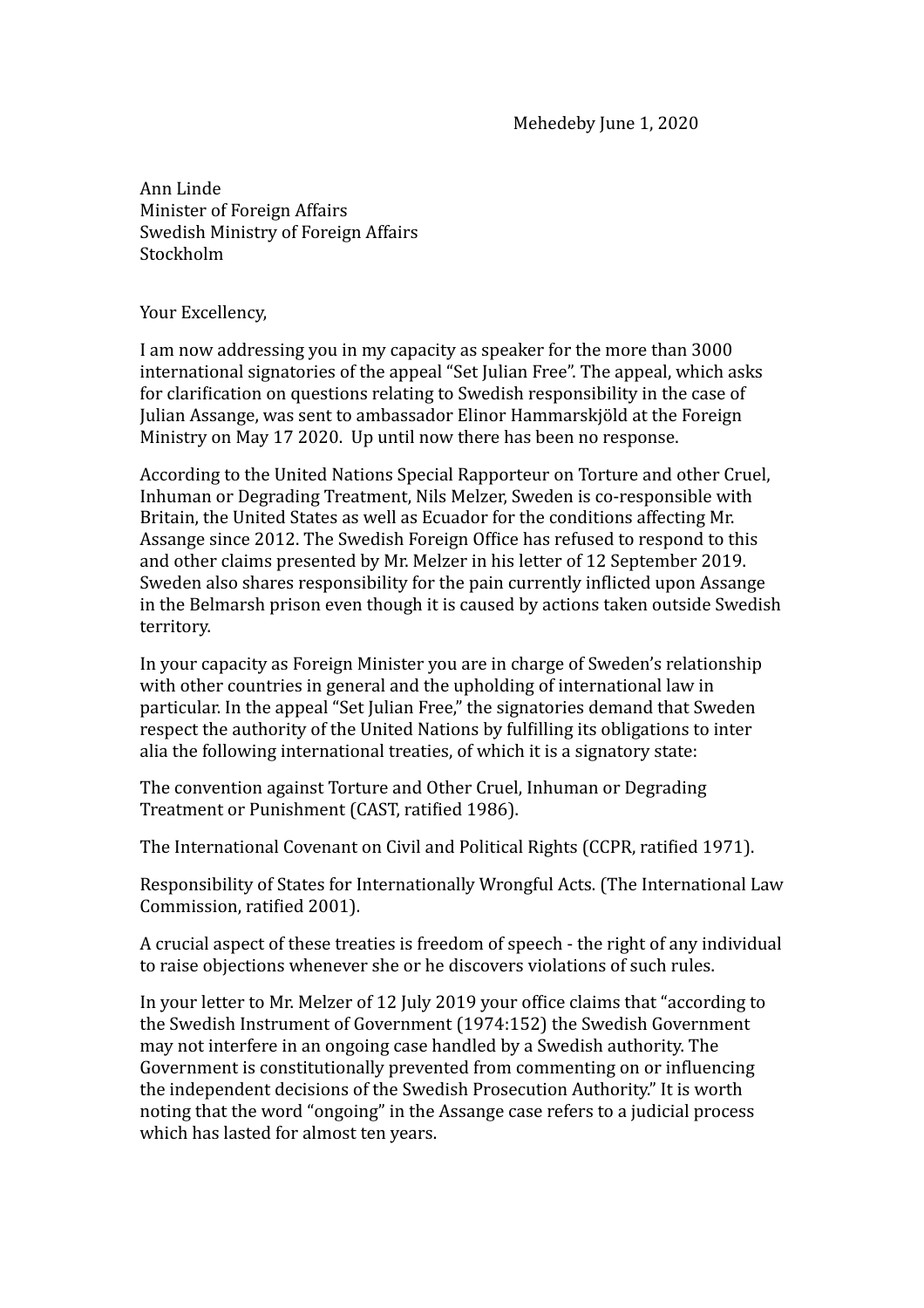The UN Rapporteur reminded your office of the fact that his office is mandated to let all communication with countries go through the signatory states' governments (section 2, 12 Sept. 2019 letter):

"The fact that, as a matter of diplomatic protocol, my communications are to be addressed to the minister of foreign affairs, does not prevent the government from transmitting my observations, queries and recommendations to other relevant branches of government, including the judiciary and prosecution, and from seeking their responses and from transmitting them back to my office".

Hence it is the role of the government to bring the Rapporteur's queries to the particular bodies, including the Ministry of Justice. In the Assange case the charges made are directed to the handling of Assange by the police and courts. It follows from this that it is the obligation of the Swedish government to ask for reactions from such entities to the charges made against them and then, without changes, forward the result to the Rapporteur. This does in no way threaten the independence of the judicial system in Sweden. The role of the government in transmitting the queries to relevant bodies is an intrinsic consequence of the logic of international treaties and conventions.

It fact, the logic of your office's response would render all international cooperation impotent and irrelevant, in particular issues relating to the United Nations and its bodies. This would result in an undermining of the great legacy of former UN Secretary General Dag Hammarskjöld: a commonality of nations upholding a shared definition of legal rights.

The abstention by Sweden, a member state of the ultimate regulator of international affairs, namely the United Nations, from responding to grave allegations presented by this body, has in several European countries been interpreted as an arrogant behaviour. If upheld, this would undoubtedly have an effect on Sweden's stature in the World Organisation.

It is worth noting that the renowned Swiss newspaper "Neue Zürcher Zeitung" on 4 February 2020 stated that "Sweden's investigation into the case of Assange gives no reason for pride for this Nordic country".

The former head of the Swedish Lawyer's Association, Anne Ramberg, has reminded us of the fact that the Swedish constitution and the European Convention do secure everyone a "fair judicial process within reasonable time." Ramberg has stated that "the way Assange has been treated has affected the credibility of the Swedish judicial system." In her view the Assange case "is all about freedom of speech and the rule of law. It is essentially about the right and moral obligation to disclose crimes of war. This is what Assange and WikiLeaks did." 

Let me reiterate the concluding appeal from the UN Rapporteur in his letter of 12 September 2019:

"I therefore respectfully request your Excellency's government to render its good services with a view to ensuring that my queries are received and responded to by the appropriate authorities".